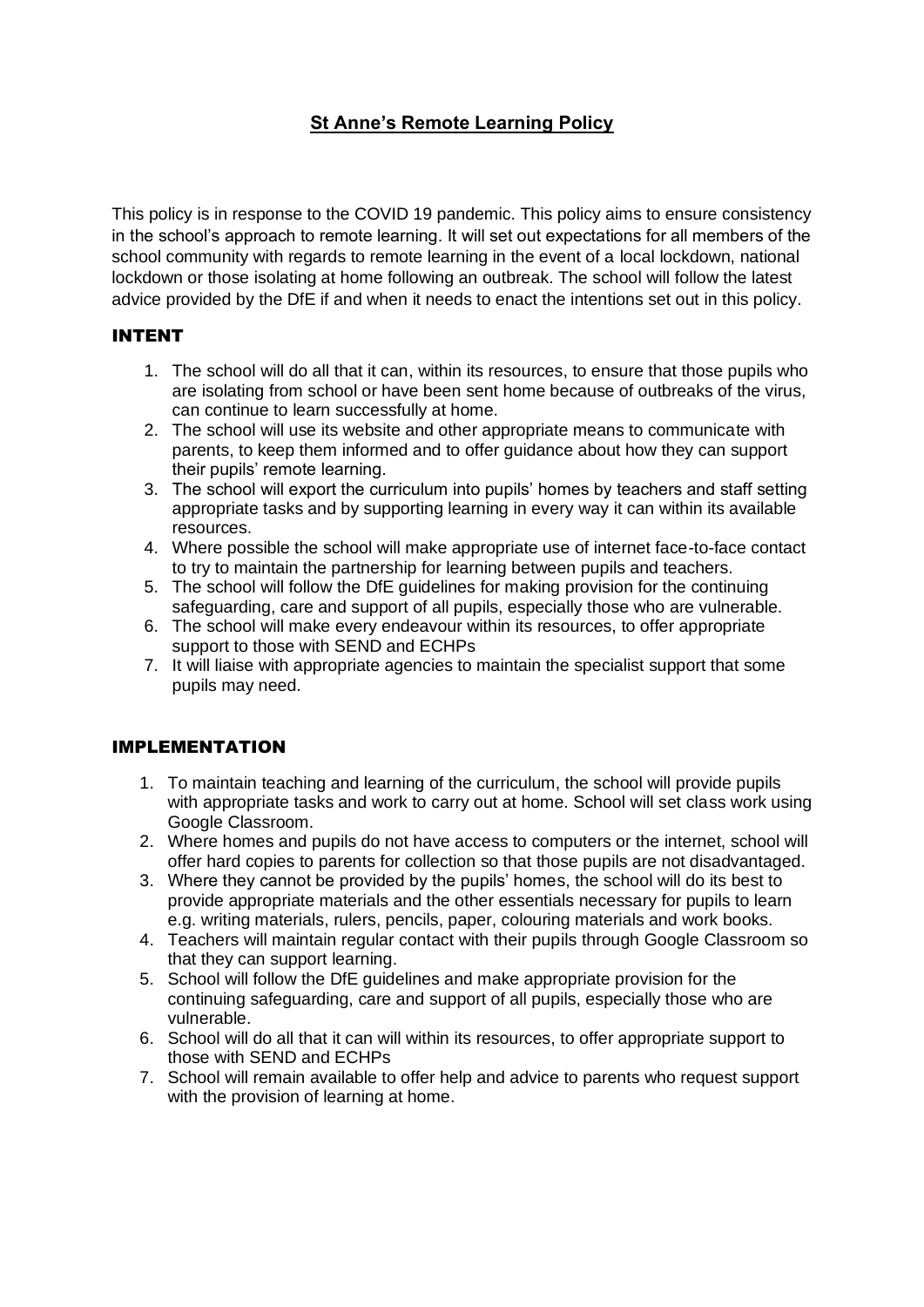#### IMPACT

This policy sets out the intent and broad guidelines that will underpin the school's actions if there is a need for pupils to work remotely and remain at home due to an outbreak of COVID19 or in the event of a local or national lockdown. The prime intention of the school is that pupils will continue to be educated on site unless it becomes unsafe to continue. If this policy needs to be enacted, it is expected that all parents and the school will work together in partnership to resolve any problems that need to be overcome.

# **DFE Guidance for full opening: schools**

Where a class, group or small number of pupils need to self-isolate, or there is a local or national lockdown requiring pupils to remain at home, we expect schools to have the capacity to offer immediate remote education. Schools are expected to consider how to continue to improve the quality of their existing offer. This planning will be particularly important to support a scenario in which the logistical challenges of remote provision are greatest, for example where large numbers of pupils are required to remain at home.

In developing these contingency plans, we expect schools to:

- use a curriculum sequence that allows access to high-quality online and offline resources and teaching videos and that is linked to the school's curriculum expectations
- give access to high quality remote education resources
- select the online tools that will be consistently used across the school in order to allow interaction, assessment and feedback and make sure staff are trained in their use
- provide printed resources, such as textbooks and workbooks, for pupils who do not have suitable online access
- recognise that younger pupils and some pupils with SEND may not be able to access remote education without adult support and so schools should work with families to deliver a broad and ambitious curriculum

When teaching pupils remotely, we expect schools to:

- set assignments so that pupils have meaningful and ambitious work each day in a number of different subjects
- teach a planned and well-sequenced curriculum so that knowledge and skills are built incrementally, with a good level of clarity about what is intended to be taught and practised in each subject
- provide frequent, clear explanations of new content, delivered by a teacher in the school or through high-quality curriculum resources or videos
- gauge how well pupils are progressing through the curriculum, using questions and other suitable tasks and set a clear expectation on how regularly teachers will check work
- enable teachers to adjust the pace or difficulty of what is being taught in response to questions or assessments, including, where necessary, revising material or simplifying explanations to ensure pupils' understanding
- plan a programme that is of equivalent length to that which has been outlined by the current DfE guidance.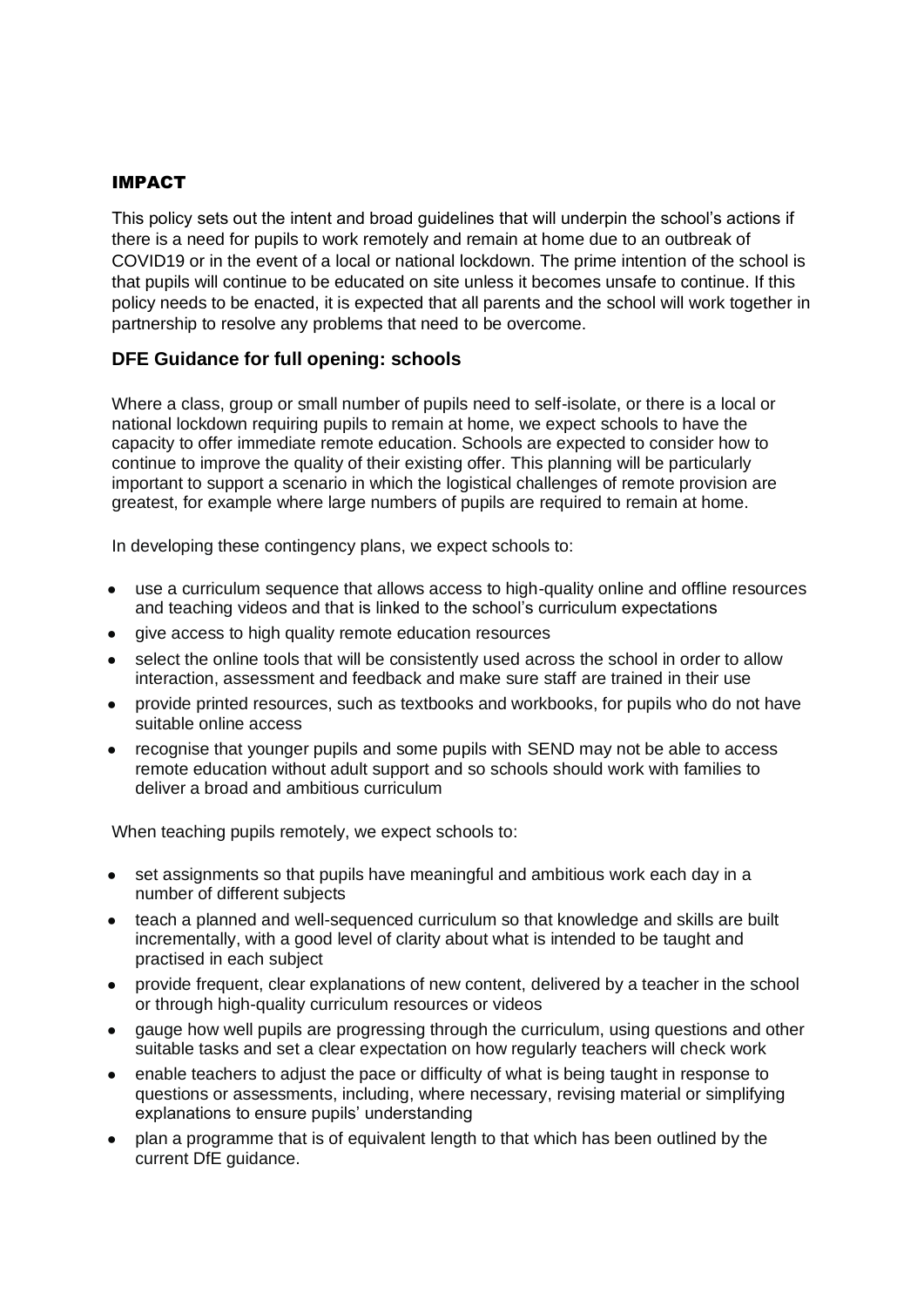We expect schools to consider these expectations in relation to the pupils' age, stage of development or special educational needs, for example where this would place significant demands on parents' help or support. We expect schools to avoid an over-reliance on longterm projects or internet research activities.

This is an overview of remote learning expectations at St Anne's. Work will be posted at 8am on Google Classroom each day. Work is sequenced and as far as possible matches what children would have been doing in school and is broadly equivalent to the school day.

#### **Remote Learning Expectations in KS2**

# **Daily:**

**Google meet morning**: Morning registration and prayer. Outline of the day's lessons. Flashback 4.

**Maths:** White Rose Lessons (incorporating videos), TimeTable Rockstars(TTR), Testbase Arithmetic

**English:** Oak Academy English Units (incorporating videos), Spelling Shed **Google meet feedback**

# **Weekly:**

**RE:** Gospel Assembly delivered through the 'Mark 10 Mission' supported by class teacher instruction, The Way The Truth and The Life lesson

**Science:** Oak Academy Units matched to St Anne's Curriculum (incorporating videos)

**Geography or History:** Oak Academy (incorporating videos)

**PE:** Online activity delivered by Oldham Sports Development

**PSHE:** Oak Academy

**ICT:** Coding **Art:** Scheme of Work

**Big Fat Quiz of the Week** 

# **Remote Learning Expectations in KS1**

# **Daily:**

**Google meet morning** : Morning registration and prayer. Outline of the day's lessons. Flashback 4. **Maths** : White Rose Maths **Phonics** : Read Write Inc video link lesson **English**: Oak Academy units matched to St Anne's Curriculum (incorporating videos) **Spelling Shed**: Spelling practice **Google meet feedback**

# **Weekly:**

**RE:** Gospel Assembly delivered through the 'Mark 10 Mission' supported by class teacher instruction, The Way The Truth and The Life lesson.

**Science:** Oak Academy Units matched to St Anne's Curriculum (incorporating videos) **Geography or History:** Oak Academy (incorporating videos)

**PE:** Online activity delivered by Oldham Sports Development

**PSHE:** Oak Academy

**ICT:** Coding

**Big Fat Quiz of the Week**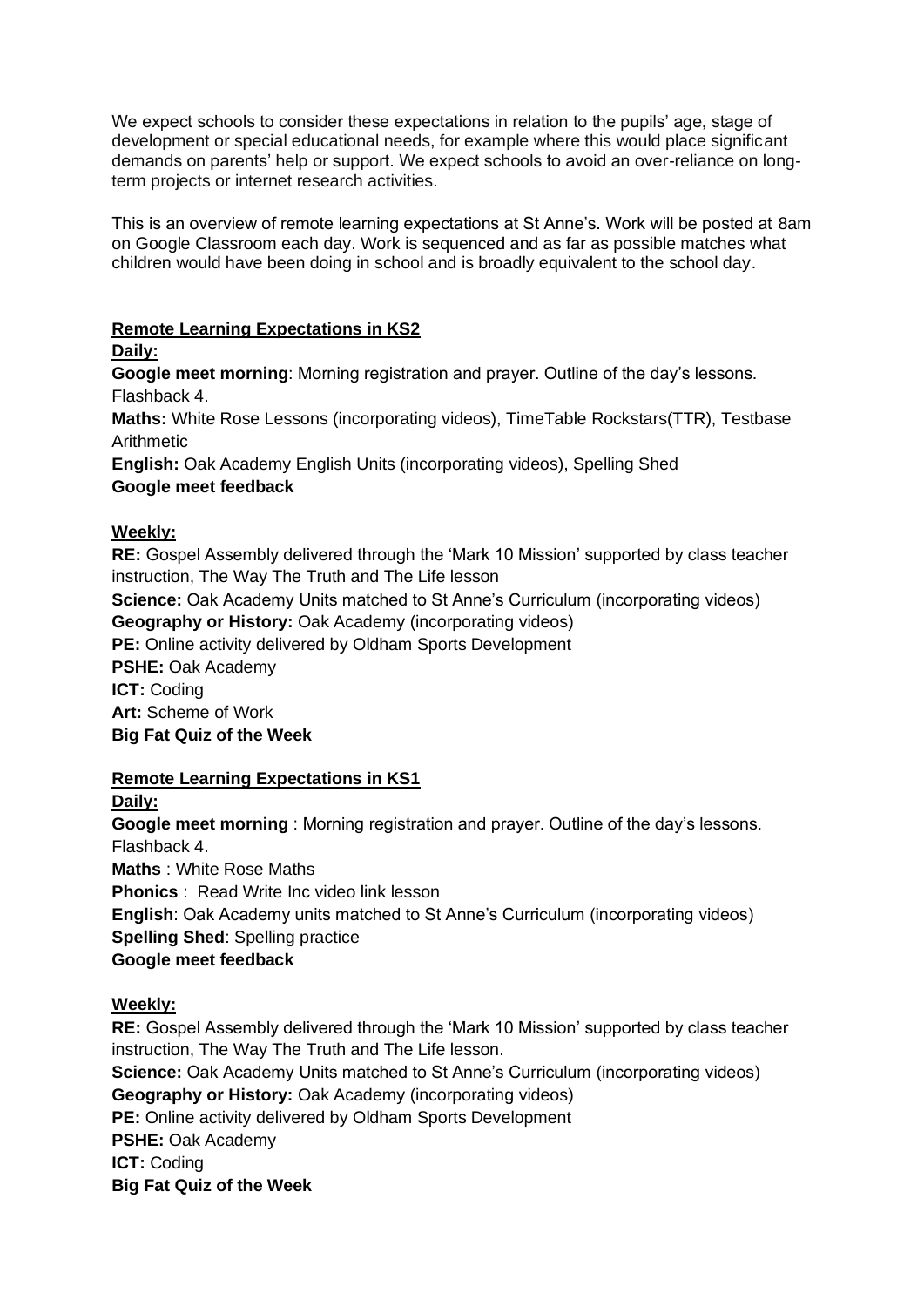There will also be extra themed days/weeks such as National Reading Week, Children's Mental Health Week, Handwriting Day, Internet Safety Day etc.

# **Remote Learning Expectations in EYFS**

**Daily**: **Phonics:** Read Write Inc video link lesson **Literacy:** Daily name writing and CVC words tasks **Maths:** White Rose Maths **Physical Development** - wake up, shake up

# **Weekly**

**Understanding the world:** Oak Academy unit supported by the class teacher on Google Classroom **Expressive Arts and Design:** whole school Art lesson **PSHE:** Oak Academy **RE:** Gospel Assembly delivered through the Mark 10 mission and an activity from The Way, The Truth and The Life. **ICT:** mini mash activity

# **How will we give feedback to the children?**

#### **Maths:**

- Immediate feedback will be given through answer sheets on White Rose and testbase arithmetic tests
- individual feedback to those children who have uploaded work on google classroom
- whole class/ individual feedback given during daily google meet sessions
- Another video may be added to address misconceptions

**Science**: Quizzes on Oak National Academy and Big Fat Quiz of the Week

# **English**:

- Quizzes on google classroom.
- whole class/ individual feedback given during daily google meet sessions
- instant feedback from Spelling Shed
- Another video may be added to address misconceptions

-

Teachers will provide children with next steps where appropriate and highlight spelling or grammar mistakes on individual pieces of work.

 Other subjects will receive feedback through teacher comments on google classroom no later than 6pm the following day.

A remote learning exercise book will be provided by school for the children to complete their work in. This will be returned to the class teacher on your return to school. Feedback on this work will be given the following week. For those families who do not have access to computers or the internet, school will offer electronic devices where possible or hard copies to parents for collection so that those pupils are not disadvantaged.